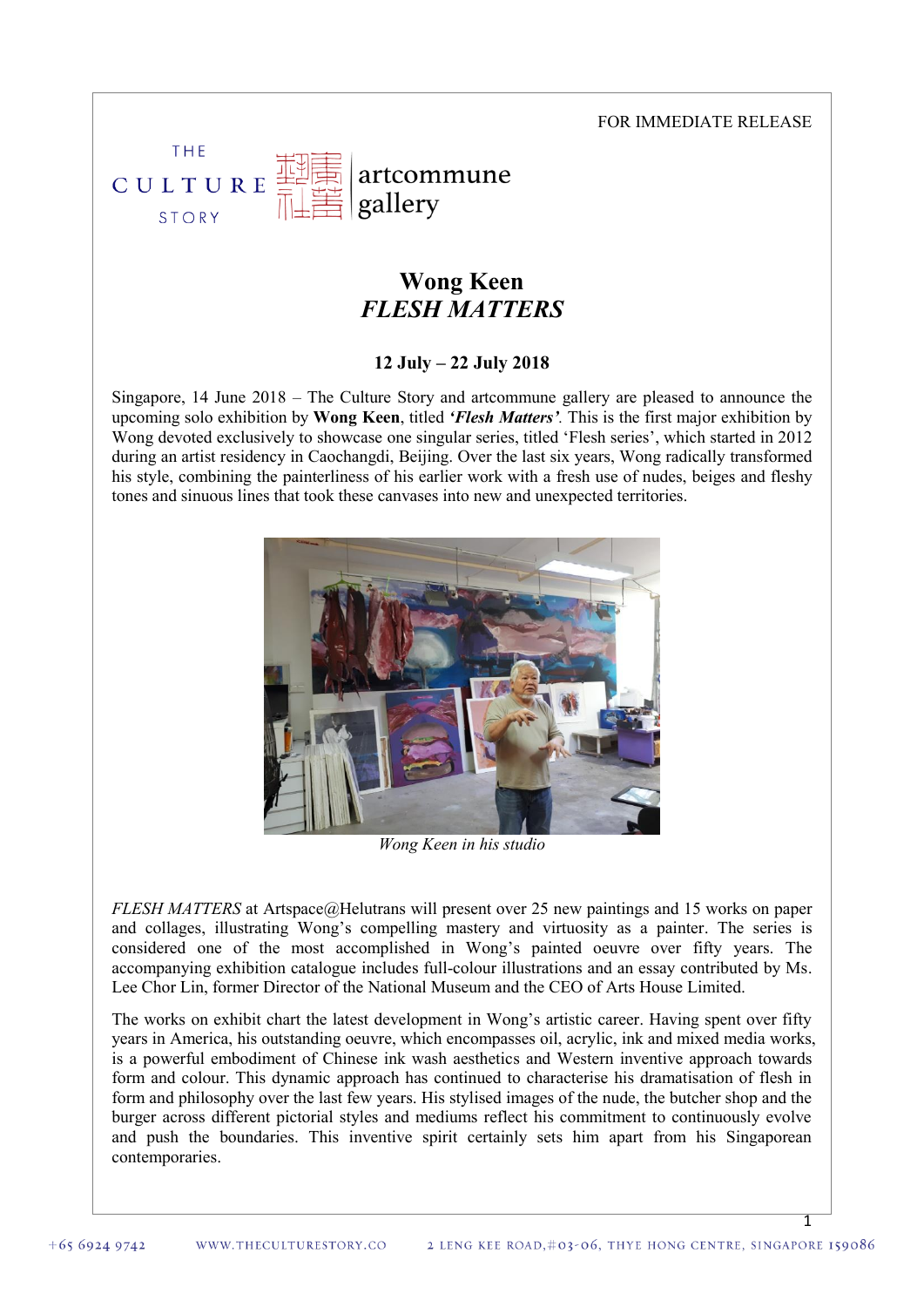The largest work in *Flesh Matters* is a mural-sized acrylic painting titled, 'The Aftermath'. Measuring 305 by 610 cm, its scintillating display of bold colours and narrative symbols devised through the form and atmosphere of flesh reflects the theme of warfare among other recurring threads in the series. Acts of violence and destruction are always suggested rather than depicted, and the result is an arresting image that bespeaks a complex chain of relations and an unutterable horror, rather than a point-blank picture of carnage.

Ning Chong, co-founder of The Culture Story adds, "As organisers we are thrilled to have the opportunity to work closely with Wong Keen and bring this concept to fruition. As art collectors, it has been deeply rewarding and fulfilling to spend intimate moments in his studio, studying his works, watching him paint. We are collectors of his work and will continue to support him, because we are inspired by Wong's boundless energy and self-driven determination to create dynamic pictures and larger and larger paintings, even moving out of his comfort zone to make installation. At seventy-six years, we find his commitment to painting and thirst to keep pushing boundaries to create new images incredibly refreshing."

## **Media Preview**

Media preview and tour, with artist present, will be held on **Wednesday 11th July 2018** at **4.00PM**.

## **Official Exhibition Opening**

Official opening with artist present will be held on **Saturday 14th July 2018** from **12PM – 4.00PM**.

#### **Exhibition Information**

Exhibition Dates: 12 July – 22 July 2018 Time: 12pm – 7pm (except 14 July, it will close at 4pm) Venue: Artspace @ Helutrans, 39 Keppel Road, Singapore 089065

### **Contact Information**

Websites: [www.theculturestory.co](http://www.theculturestory.co/) and www.artcommune.com.sg IG: @the.culture.story and @artcommunegallery [ning@theculturestory.co](mailto:ning@theculturestory.co) and [valerie@artcommune.com.sg](mailto:valerie@artcommune.com.sg)

### **Press Information**

For interview enquiries or high-resolution images, please contact: Ms. Ning Chong Mobile: +65 9818 0198 Email: [ning@theculturestory.co](mailto:ning@theculturestory.co) and/or

Ms. Valerie Lim Mobile: +65 9820 5731 Email: [valerie@artcommune.com.sg](mailto:valerie@artcommune.com.sg)

### **Enclosed Attachments**

Annex A: Biography of Wong Keen

Annex B: Background of Organisers: The Culture Story and artcommune gallery

Annex C: Preview of Artworks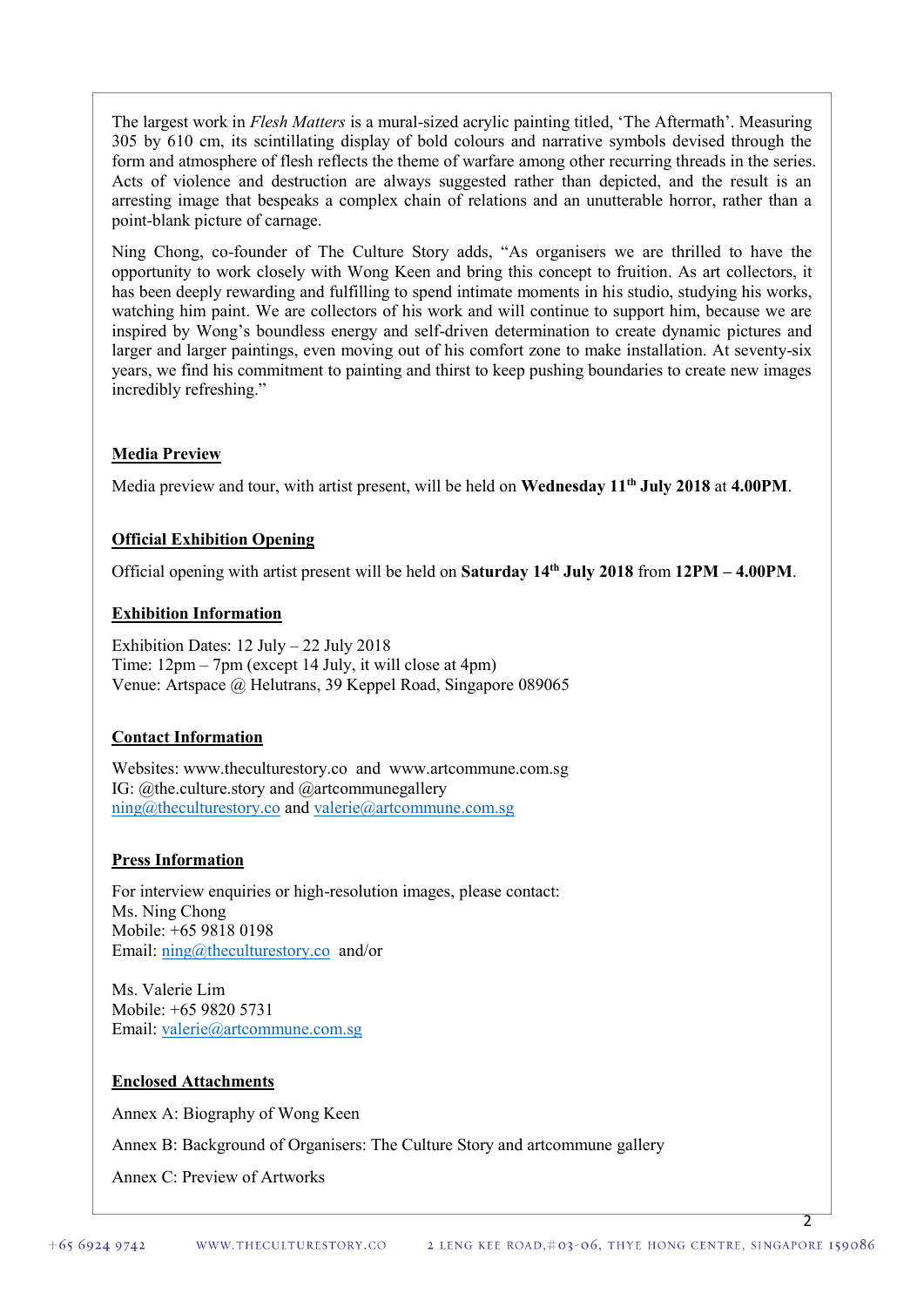# **ANNEX A – Biography of Wong Keen**



Born in Singapore in 1942, Wong Keen's prodigious talent in painting was evident in childhood. As a young boy, he learnt drawing and painting under pioneer artists Liu Kang and Chen Wen Hsi (who were also his family friends and teachers at Chinese High School). Wong Keen held his first solo exhibition at the then National Library of Singapore at age 19 and moved to America after being accepted by the prestigious Art Students League of New York. When Wong Keen departed in 1961, he was the first Singaporean to pursue art studies in New York and the first Asian and Singaporean to have won the Edward G. McDowell Travelling Scholarship (1965) in the history of Art Students League.

Having lived and worked in America for over fifty years, Wong Keen's artistic style is an embodiment of cross-cultural confluences: inspired by the elegance and expressiveness of Chinese ink painting and calligraphy, as well as Abstract Expressionism. In 2007, the Singapore Art Museum celebrated his masterful repertoire with a solo exhibition. In addition to private patronage from around the world, his works are also collected by the Singapore Art Museum, The National Museum of China, Resorts World Sentosa and The Fullerton Hotel.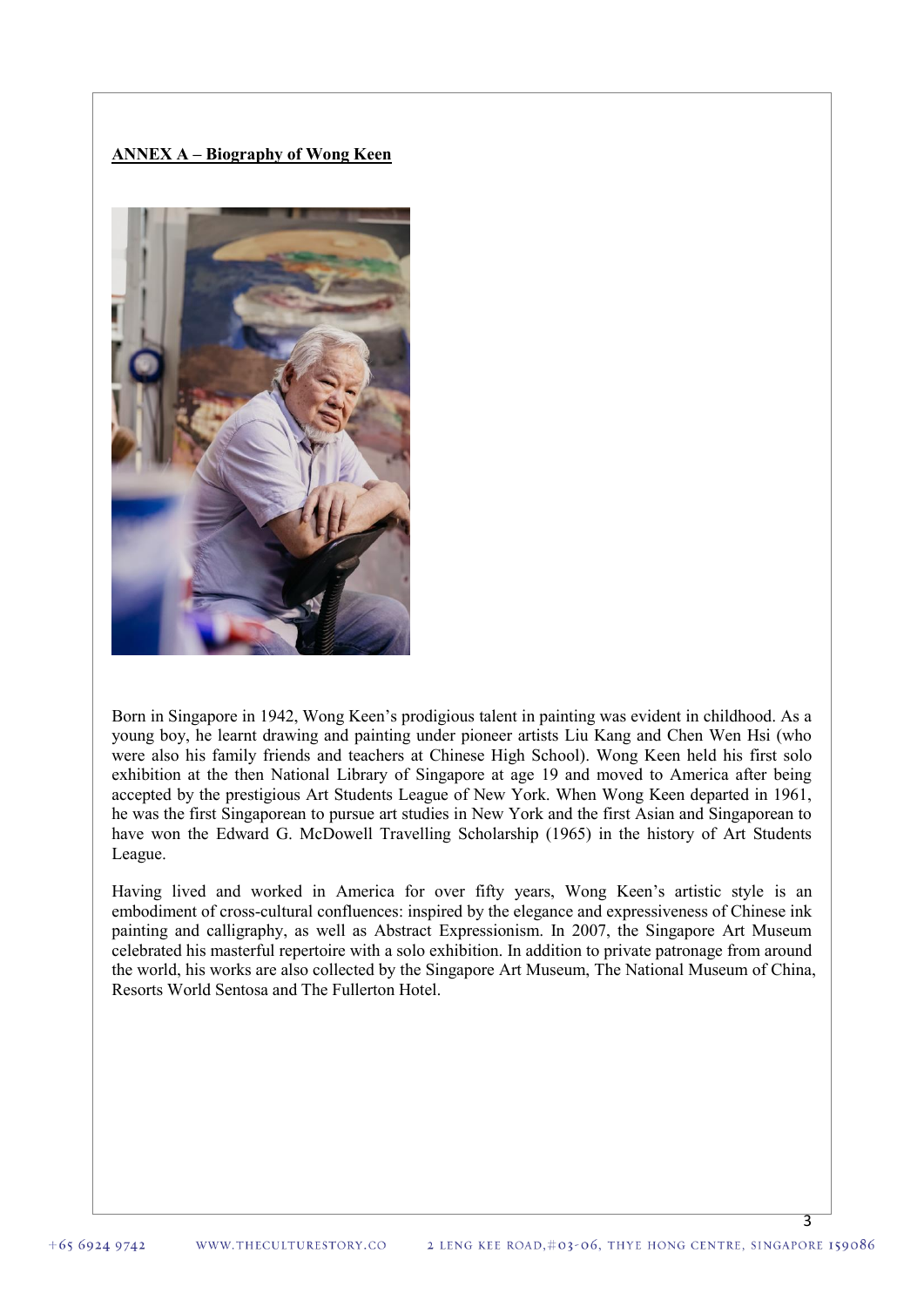### **ANNEX B – Background of Organisers**

**THE** 

# CULTURE

**STORY** 

Based in Singapore, The Culture Story aspires to redefine the art salon for the 21st century, a place where curious patrons, connoisseurs and enthusiasts can discover, discuss and collect new artists and their works. Founded in June 2017, The Culture Story is founded by Ning Chong and her father Mr. Chong Huai Seng to share their passion for art, promote art appreciation and connoisseurship.

[www.theculturestory.co](http://www.theculturestory.co/)

| THE artcommune     |
|--------------------|
| <b>THE gallery</b> |

Founded in 2009 by Mr. Ho Sou Ping, artcommune gallery specialises in Singapore's Modern visual art and represents the finest and most important artists in the country's visual art canon, from revered pioneer masters Cheong Soo Pieng and Chen Wen Hsi, to leading second-generation painters of varying styles including Lim Tze Peng, Ong Kim Seng, Tan Choh Tee and Wong Keen. As purveyors of the modern aesthetic painting tradition, the gallery's corporate philosophy as a social enterprise springs from a need to fill the gaps in a still-developing arts ecosystem in Singapore. artcommune seeks to enhance the level of cultural literacy in Singapore by enabling itself as a trusted source for art education, acquisition and investment consultancy services amongst a growing base of local and foreign art lovers and collectors. The gallery is also equally committed to providing a supportive platform for emerging artists.

[www.artcommune.com.sg](http://www.artcommune.com.sg/)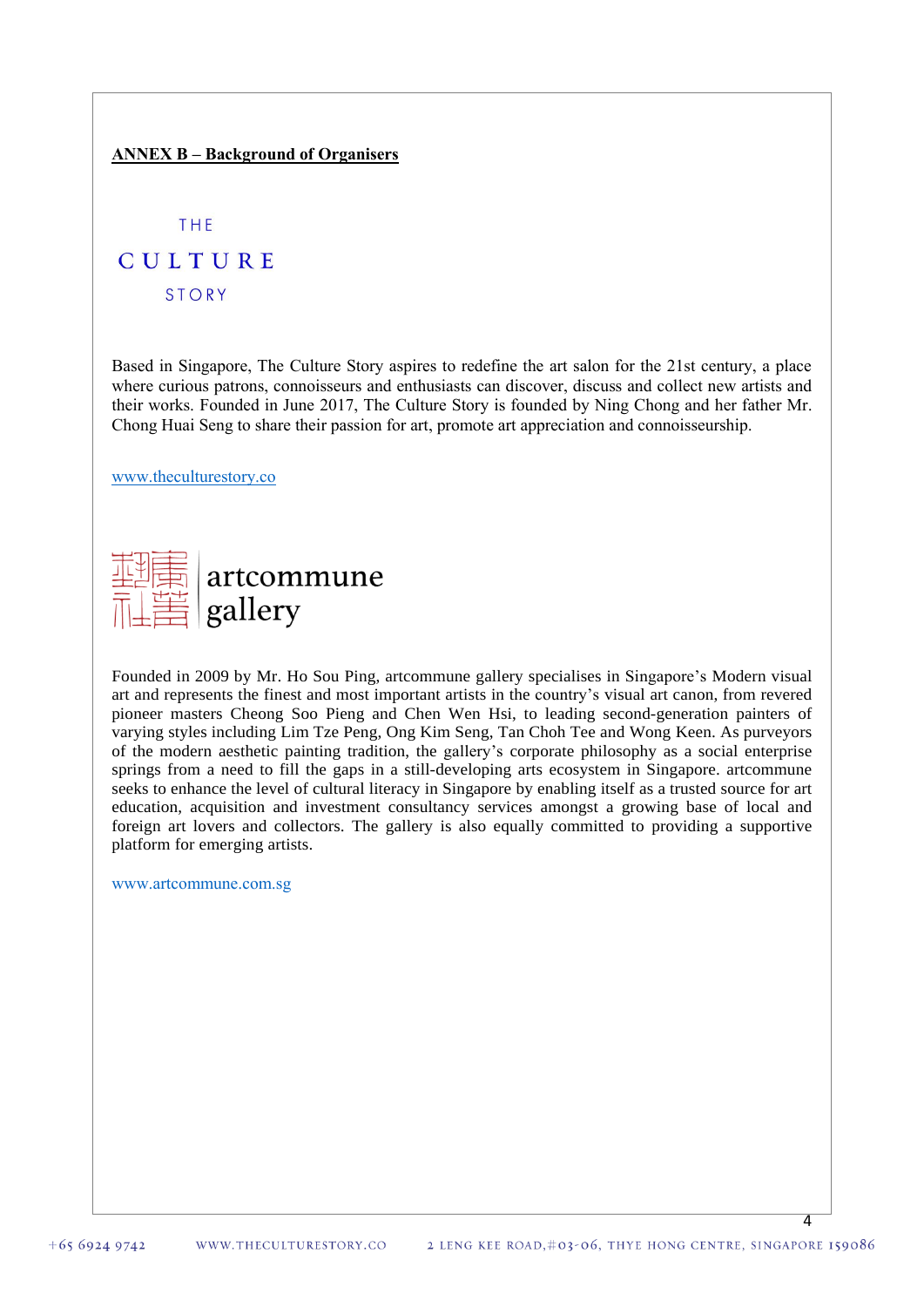**ANNEX C – Highlights of "Flesh Matters"** *Three Stories* 2017 Acrylic on Canvas  $176 \times 106$  cm *Camouflage* 2018 Oil on Canvas 215 x 305 cm *The Butcher's Wife* 2015 Acrylic on Canvas 121 x 161 cm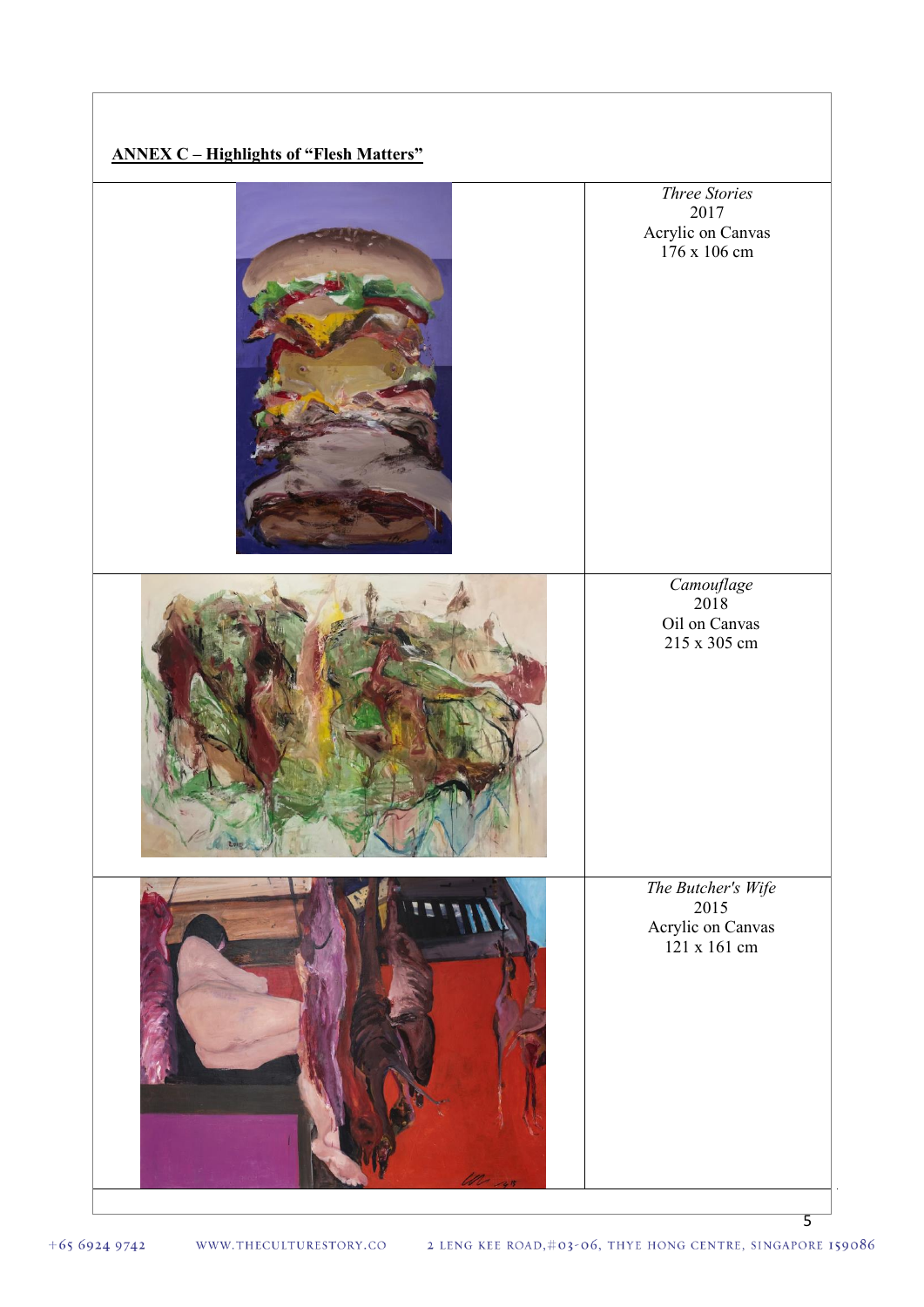